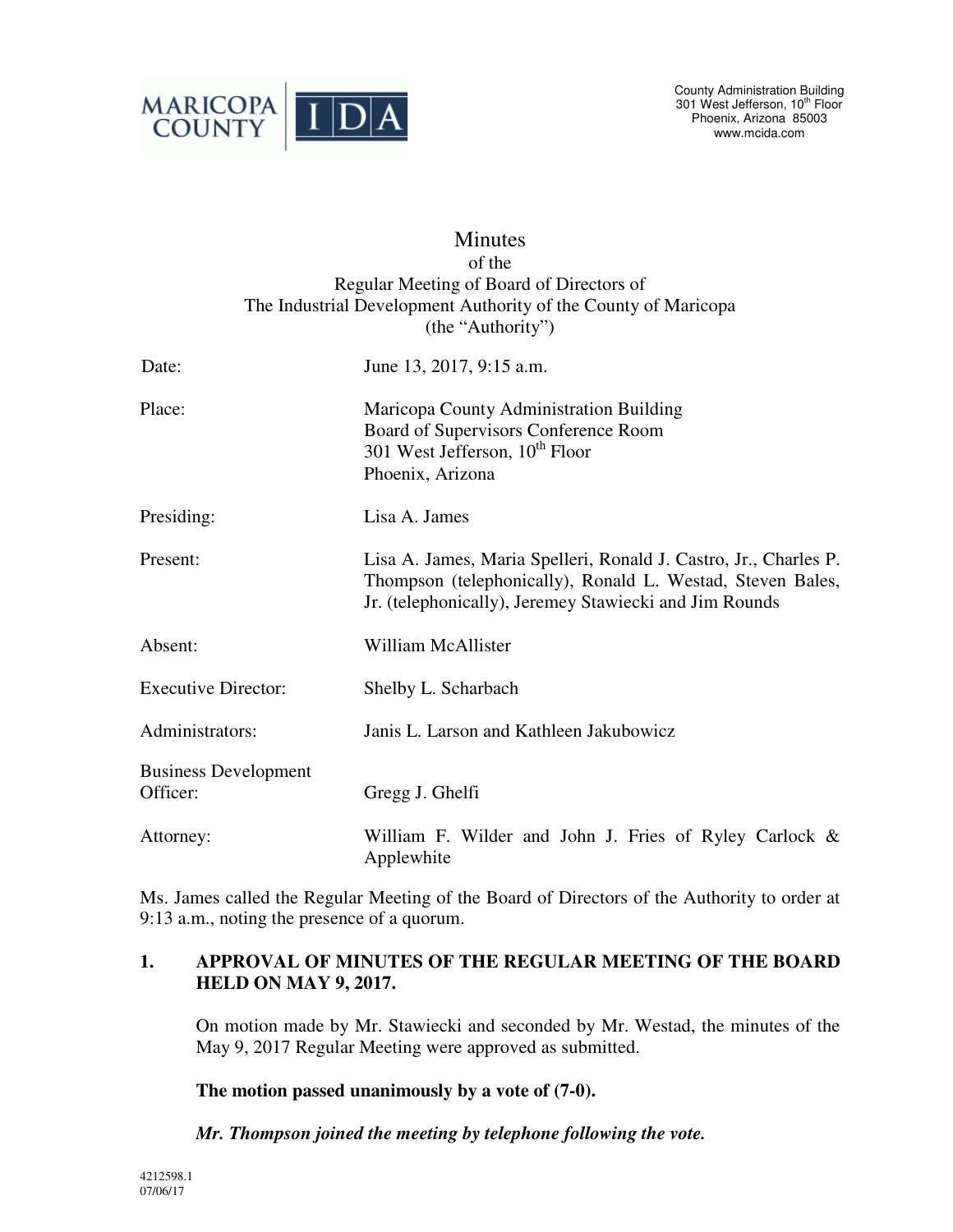Regular Meeting Minutes June 13, 2017 Page 2

Ms. Scharbach introduced the Authority's newest Board Member, Jim Rounds.

## **2. DISCUSSION AND ACTION AS DETERMINED REGARDING ADOPTION OF A RESOLUTION GRANTING FINAL APPROVAL FOR THE ISSUANCE AND SALE OF NOT TO EXCEED \$5,200,000 OF THE AUTHORITY'S EDUCATION REVENUE BONDS FOR THE BENEFIT OF CAMELBACK EDUCATION, INC. D/B/A CAMELBACK ACADEMY AND CAMELBACK COMMUNITY CHURCH, BOTH ARIZONA NONPROFIT CORPORATIONS.**

Mr. Wilder introduced Karen and James Kordon of Camelback Academy, Charles Sands of Kosan Associates, Financial Advisor, and Brian Watson of Burr & Forman LLP, Bond Counsel.

Mr. Wilder explained that the Applicants are refinancing conventional debt which has been incurred by the church and the school. Compass Mortgage Corporation will purchase all of the bonds and hold for their own account.

Mr. Wilder said it is a sound transaction, and a closing for this issue is expected to take place by the end of June 2017.

 After further discussion and upon motion made by Ms. Spelleri and seconded by Mr. Bales, the following was adopted:

RESOLVED to adopt a Resolution in the form presented to the meeting authorizing and approving the issuance of not to exceed \$5,200,000 The Industrial Development Authority of the County of Maricopa Education Revenue Bonds (Camelback Academy Project), Series 2017.

 **The motion passed unanimously by a vote of (8-0).**

## **3. REPORT FROM REPRESENTATIVES OF ASU FOUNDATION REGARDING THE MARICOPA COUNTY MANUFACTURING VENTURE FUND PROJECT.**

Ms. Scharbach reminded the Board Members that in January 2014, the Authority approved a \$1,000,000 grant to fund the Maricopa County Manufacturing Venture Fund (the "Venture Fund") in partnership with the ASU Foundation.

Ms. Scharbach introduced Charlie Lewis, Senior VP of Venture Development, Arizona Technology Enterprises (AzTE).

Mr. Lewis explained that the Venture Fund provides early stage capital for manufacturing companies that will remain based in Arizona and whose principal(s) have gone through an entrepreneurial program at ASU. Mr. Lewis reported that three companies have received assistance through the Venture Fund: Bosse Tools, Arizona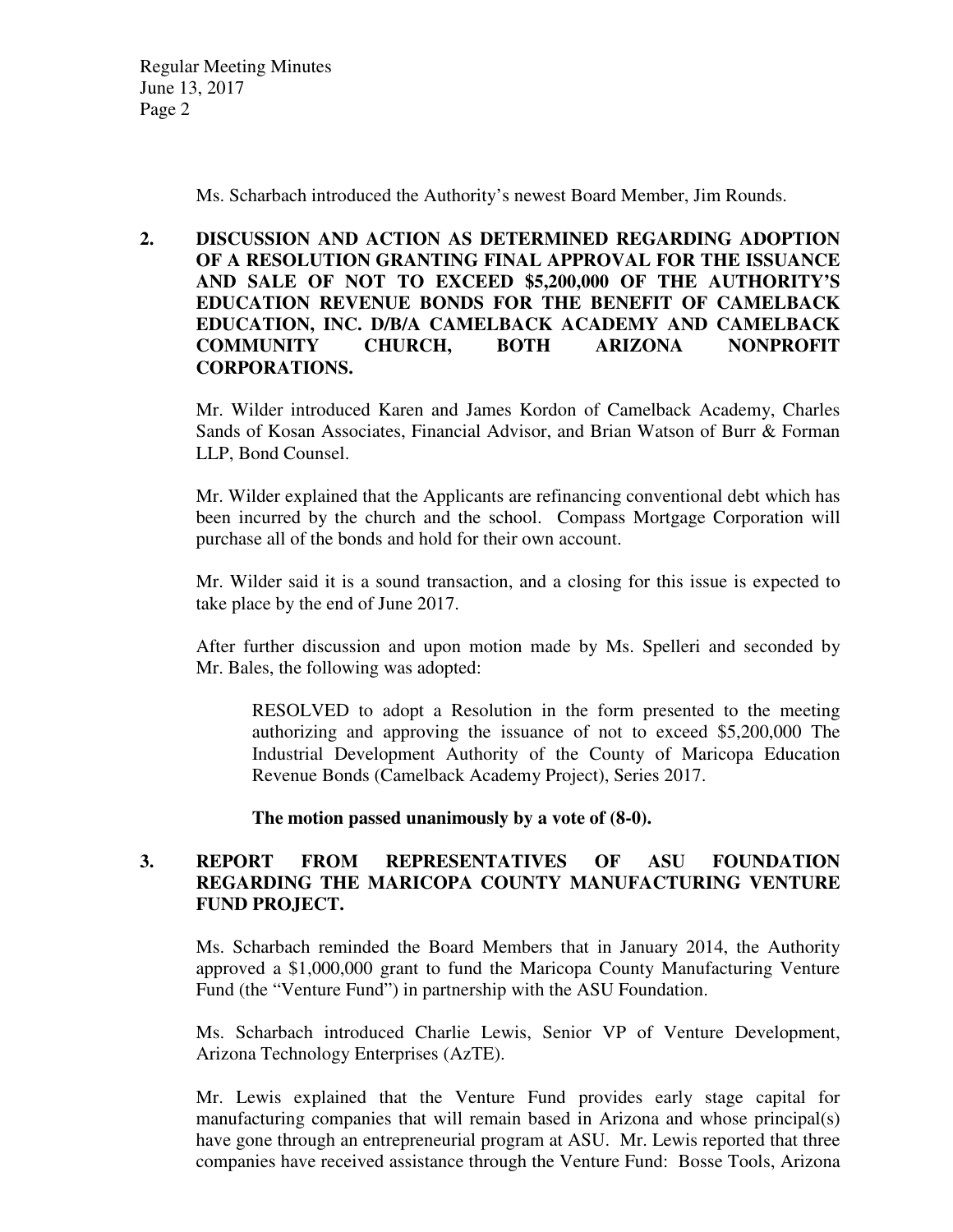Ceramic Coatings and Neolight. Representatives of each company attended the meeting and gave updates on their companies' progress.

# **4. LEGISLATIVE REPORT, DISCUSSION AND ACTION AS DETERMINED.**

Jake Henman of Capitol Consulting was present to give a legislative update. Mr. Henman distributed an End of Session Report for 2017, and reported this session was relatively quiet for the Authority. Arizona Department of Housing was continued until 2025. Senate Bill 1416 passed relating to quality jobs and incentive tax credits and will impact larger manufacturing companies extending the quality job program enacted in 2011 and continuing to 2025.

# **5. DISCUSSION AND ACTION AS DETERMINED REGARDING CONTRACTING WITH JACOBSEN & WACHTERHAUSER TO PROVIDE ACCOUNTING SERVICES.**

Ms. Scharbach reminded the Board that the Authority has been using the services of Jacobsen & Wachterhauser for a number of years, with Lynette Wachterhauser being the individual working with the Authority's staff. Ms. Wachterhauser's proposed rate for services will remain at \$180 per hour. Ms. Scharbach said she thought the rate was reasonable, and asked the Board to consider renewing the contract with Jacobsen & Wachterhauser.

There was a discussion as to whether the contract could be renewed for more than one year.

After further discussion and upon motion by Mr. Westad and seconded by Mr. Castro, the following was adopted:

 RESOLVED to authorize Ms. Scharbach to engage in a contract with Jacobsen & Wachterhauser for multiple years at the same rate.

Mmes. James and Spelleri and Messrs. Westad, Castro, Stawiecki, Rounds and Bales voted aye. Mr. Thompson voted nay.

**The motion passed by a vote of (7-1).** 

## **6. REPORT, DISCUSSION AND ACTION AS DETERMINED REGARDING THE 2012 HOME IN FIVE ADVANTAGE MORTGAGE ORIGINATION PROGRAM.**

Ms. Scharbach referred to the memorandum in the Board Member packages and reported that as of June 13, 2017 the program originated 15,816 mortgage loans totaling more than \$2.8 billion. There are currently 136 lending institutions registered to participate in the program.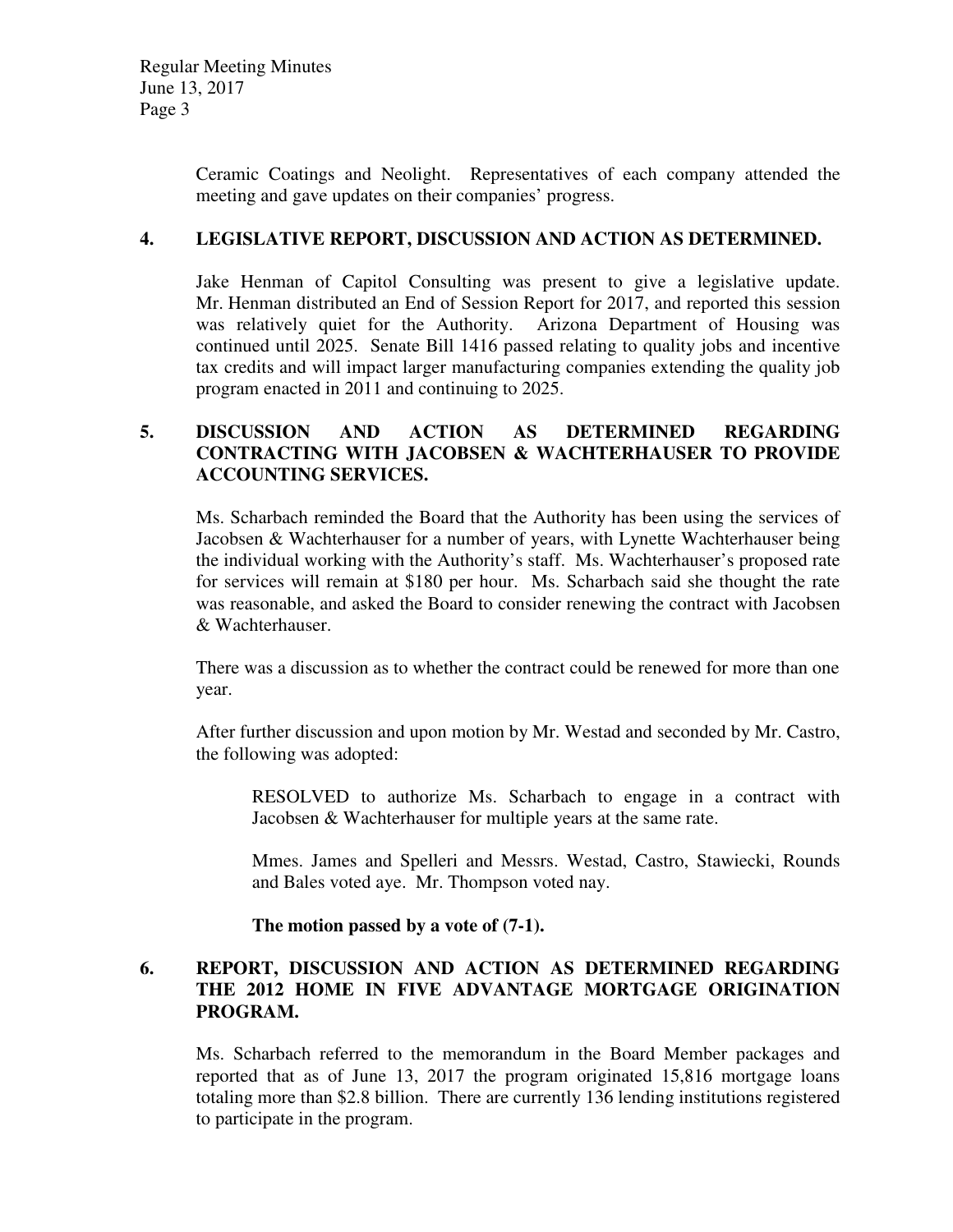Ms. Scharbach explained that US Bank, the Servicer of the program, has raised issues on the structure of the program in that some homebuyers are refinancing their mortgage loans rather quickly, which is affecting the securities in the market. US Bank would like the Authority to consider taking steps to reduce the early payoffs of mortgage loans. More discussions will follow with US Bank and the Authority's partners in the program.

# **7. PAYMENT OF INVOICES.**

Ms. Scharbach referred to the invoices previously distributed to the Board Members for the month ended May 31, 2017.

 Mr. Stawiecki moved to approve the payment of invoices as submitted for the period ended May 31, 2017. Mr. Westad seconded the motion.

Mmes. James and Spelleri and Messrs. Westad, Castro, Bales, Rounds and Stawiecki voted aye. Mr. Thompson voted nay.

## **The motion passed by a vote of (7-1).**

# **8. FINANCIAL REPORT.**

Ms. Scharbach distributed copies of the unaudited financial statements for the period ended May 31, 2017, and reviewed the same. A copy of the unaudited financial statements is attached hereto.

With respect to the outstanding grants on the Supplemental Schedule of Grants, Ms. Scharbach noted that \$15,000 remains to be paid on the Velocity/EWI project; Catholic Charities has now started the groundbreaking process, so the outstanding \$500,000 will most likely be paid out in the near future; the City of Phoenix Neighborhood Planning project has just invoiced the Authority for the \$50,000 grant, and that amount will be paid prior to next month's financial statement; and \$1,024,642 has been paid out on the Arizona Talent Project (\$24,642 reflects 75% of Mr. Ghelfi's salary that is offset by the grant).

# **9. UPDATE, REPORT AND ACTION AS DETERMINED REGARDING INSURANCE MATTERS.**

Mr. Wilder updated the Board on the status of obtaining insurance and pointed out that The Arizona Group has provided quotes for public officials' liability insurance, employment practices and general liability insurance, including non-owned automobile coverage. Mr. Wilder said he and Ms. Scharbach will still need to review the options and make a decision.

The Board Members agreed that a \$100,000 deductible would be sufficient rather than the current \$50,000 deductible as in years past.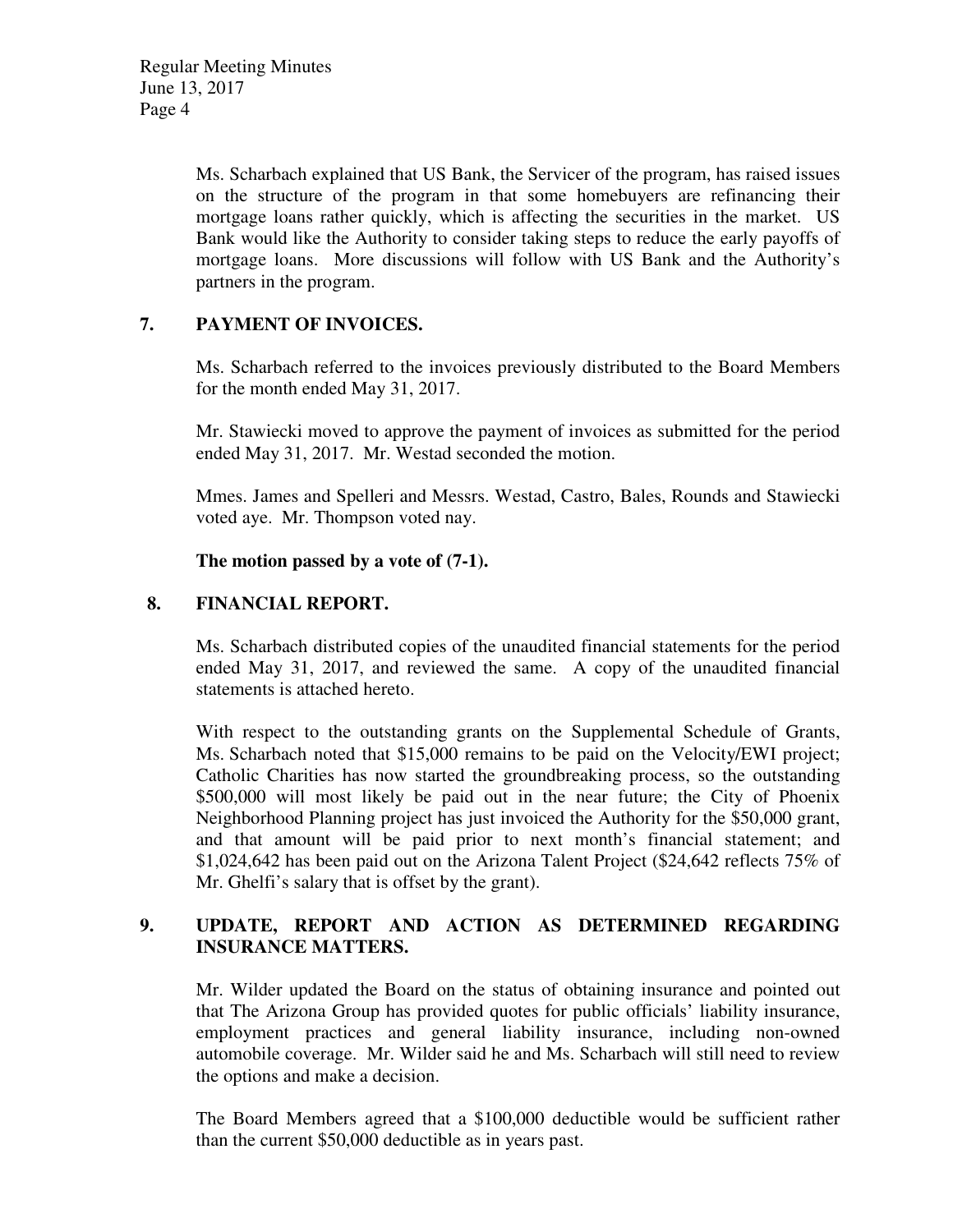Mr. Westad disclosed that he had referred Mr. Wilder to The Arizona Group, which is an agency wholly-owned by his employer, Arizona Federal Credit Union. Mr. Westad said he has no interest what-so-ever in The Arizona Group.

Mr. Wilder said Mr. Westad's compensation does not fall within the purview of a legal conflict of interest.

## **10. DISCUSSION AND ACTION AS DETERMINED REGARDING APPOINTMENT OF A NOMINATING COMMITTEE TO NOMINATE PERSONS TO BE ELECTED AT THE AUGUST 2017 BOARD MEETING TO SERVE AS OFFICERS OF THE AUTHORITY FOR THE COMING YEAR.**

Ms. James reminded the Board that new officers will be appointed in August, and in order to determine a proposed slate of officers for 2017/2018, a Nominating Committee should be formed to poll Board Members to determine their willingness to serve as an officer. Ms. Spelleri and Mr. Castro were appointed to the Nominating Committee.

## **11. BUSINESS DEVELOPMENT OFFICER.**

Mr. Ghelfi updated the Board on the current grant cycle with Arizona Community Foundation ("ACF").

Mr. Ghelfi said 18 organizations were offered the opportunity to participate in this grant cycle. Letters of intent were due on June  $9<sup>th</sup>$ , and 18 organizations submitted letters of intent, for a total of approximately \$12 million.

All of those organizations which submitted letters of intent have met the basic qualifications for workforce development and non-profit status (with the exception of one, which is yet-to-be-determined). Full proposals are due July  $5<sup>th</sup>$ , and CIC Members will have the opportunity to review the proposals on July  $10<sup>th</sup>$ . The full Board will then be able to consider those organizations suggested by the CIC Members.

#### **12. PRESIDENT'S REPORT.**

Ms. James reported that the Authority was fortunate to be part of the Greater Phoenix Chamber of Commerce IMPACT Awards Luncheon which was held on May 10, 2017. The luncheon was successful and very well attended.

#### **13. EXECUTIVE DIRECTOR'S REPORT.**

Ms. Scharbach said there is a possibility of cancelling the Authority's July Board meeting, and the meeting in August will be held on August  $22<sup>nd</sup>$ .